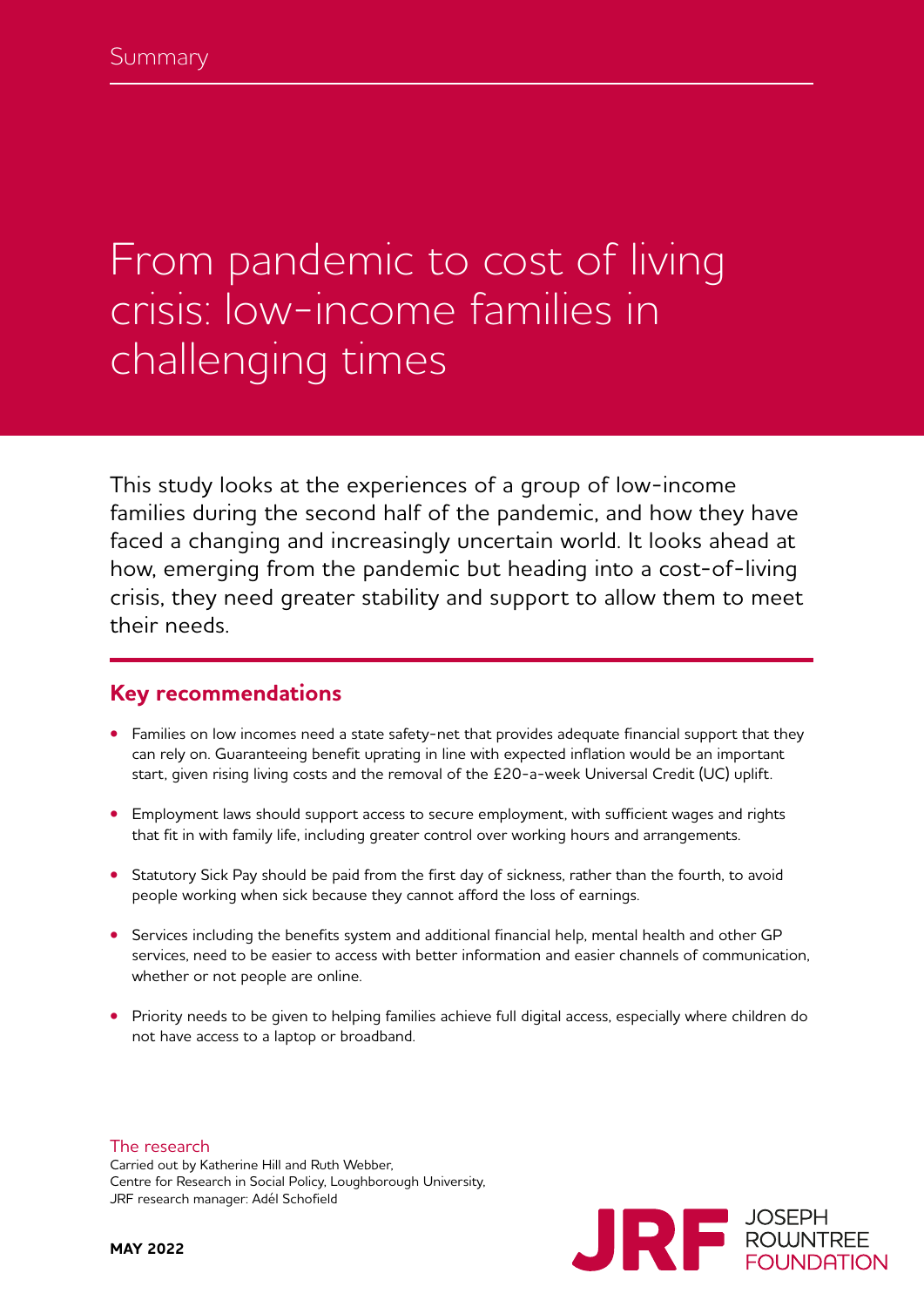# Background

This research draws on a longitudinal study which has been following a set of families on low incomes through five rounds of interviews over a six-year period. The findings reported here are based on in-depth interviews with 13 families at the end of 2021 and consider their experience over the preceding year and the longer-term implications of living through the pandemic and into a changing world, alongside the ongoing uncertainties and pressures of making ends meet. The families have incomes below the Minimum Income Standard, which is what families require for an acceptable living standard, according to members of the public. Since the research was first conducted in 2015, these families have had many ups and downs, sometimes getting by well and sometimes facing difficulties and hardship, in situations that they often cannot control and where stability is hard to find.

## **Key messages**

- The pandemic brought not just constraints but also opportunities, including new ways of working, communicating, shopping and remote schooling through new technologies. But families on low income can be restricted in their ability to take full advantage of these because of their employment situation, home environment or lack of digital resources.
- **•** Parents continue to face work constraints where jobs do not fit in with family life, with low pay and lack of progression impacting on their ability to increase earnings, and on work-life balance.
- **•** The pandemic added to existing uncertainties in the lives of families who could already find it hard to achieve stability. Insecure work brought uncertainty around earnings for parents and older children. Benefits have not provided an adequate or stable income, with the removal of the Universal Credit uplift, fluctuation and changes in payments or awards. Disability benefits remain difficult to access. These factors interact with ongoing instabilities linked, for example, to ill health or irregular child maintenance payments.
- **•** These uncertainties are now compounded by the cost of living crisis, with rising prices, fear about how they can be managed, and feeling helpless to do anything about it.
- **•** Access to support continues to be crucial but families need to know what is available and be able to access it. Barriers included lack of awareness or understanding about additional financial support or low-income utility tariff discounts, a need for support or encouragement to navigate the benefit system, and difficulty contacting services amid moves towards remote and digital provision. This could inhibit people from reaching services, including in-person GP appointments, and online service provision limits access for families who lack digital resources.
- **•** The impacts of the pandemic on mental health and disrupted education could have ongoing implications. The pressures of the pandemic had 'amplified' or 'brought out' anxiety and depression for some parents and children. Parents were concerned about the long-term effects of missed schooling for their children, particularly disruption of transitions into secondary school or college.
- **•** People felt overlooked and disconnected from the Government who they saw as out of touch with the everyday challenges that they faced, with further policy action needed to help those struggling to manage amid the cost-of-living crisis.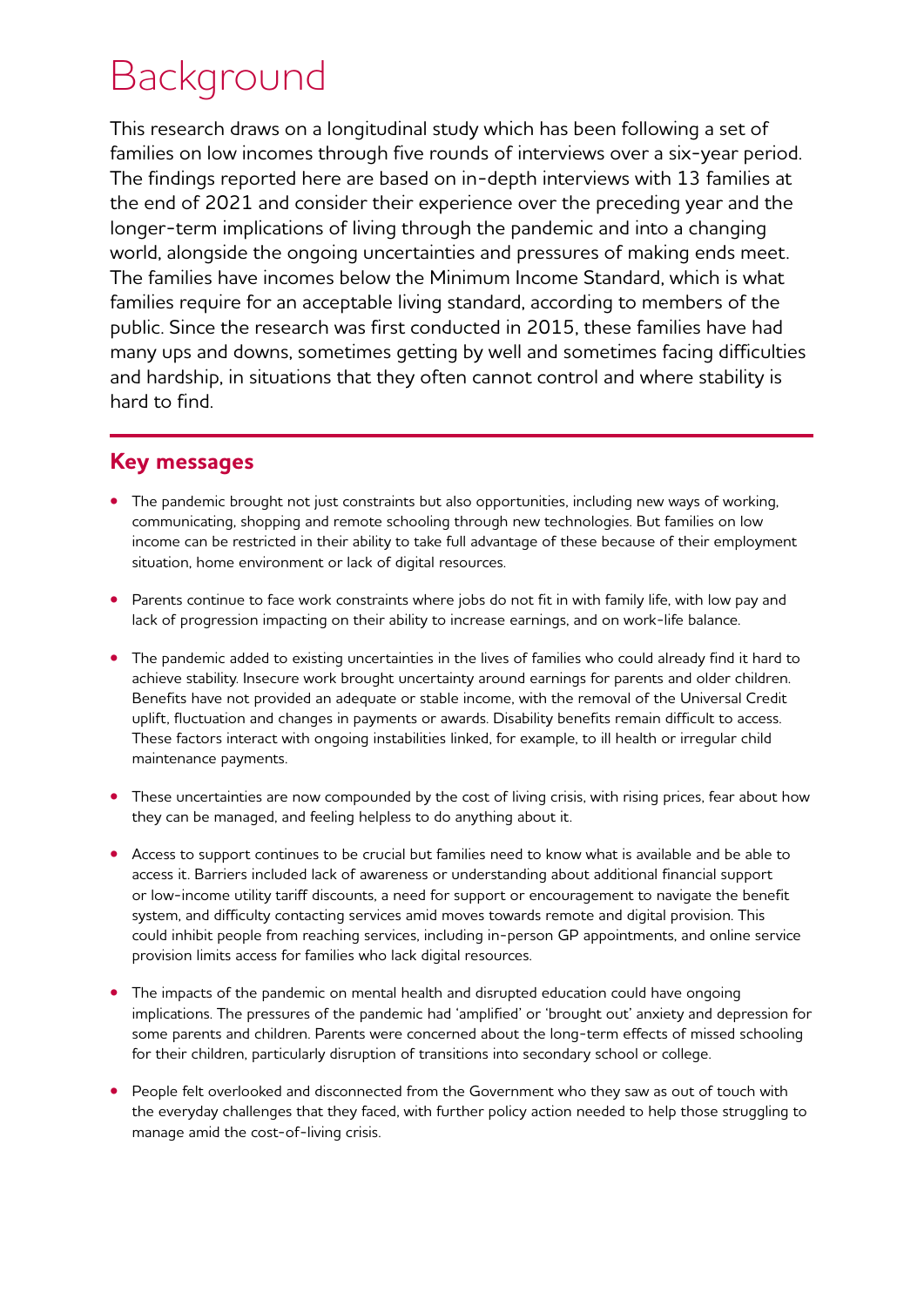## **Making ends meet**

As in the preceding years, families' experiences of managing to make ends meet varied but also fluctuated. Much depended on what had happened to people's work: whether it had remained stable or they had increased hours and/or pay, and some had saved money on costs such as transport. Others continued to find it hard to keep afloat as their level of income from benefits and low-paid work just wasn't enough to get by on. The cut in Universal Credit, alongside rising living costs had created particular difficulties for families whose budgets were already tightly balanced. Changes in circumstances unrelated to the pandemic such as ill health or moving in with a partner also had differing effects on family finances.

## **Work environment, patterns and opportunities**

The Covid pandemic has had a significant effect on working lives, with job losses and reductions in hours for many workers. By late 2021, there were fewer direct effects of the pandemic on work for families in the study, but the wider landscape associated with the pandemic had ongoing implications for the work environment and working patterns. Parents who were able to continue working from home saw important benefits in terms of less travel time, lower travel costs and more time spent with family.

"I adore working from home, I do not want to go back to working in an office full-time ever again, and it would be a considerable consideration of mine for any future job … I want my flexibility. I can make my daughter's dentist appointment for three pm, but I'm not having to leave at one o'clock from the city centre to get back to my home."

#### (Couple household, both full-time work)

However, there were differences in the experiences of home working, depending on the flexibility of employers and the availability of space in the home. A mother whose partner had continued to work from home noted how he had to work at the kitchen table which was difficult when children were around, but also impinged on her own home environment.

## "If he's in Zoom meetings and all that, I can't feed myself! It's quick bowl of cereal, come out of kitchen for the day! But it's more when the kids are off school. Money-wise better off, but me and my kitchen-wise, no."

(Couple household, one parent in full-time work)

However, many people, particularly those in low-paid jobs, do not have the option to work from home. Some parents felt that going into a workplace, keeping a routine and seeing people outside of the home was better for their wellbeing, although they didn't necessarily feel that their efforts to 'keep the country going' amid Covid risks were appreciated. Parents could find themselves stuck in low-paid work with little chance of progression, and some had employment conditions or patterns which disadvantaged them and their families. Those with only statutory sick pay could face the choice of going to work when falling sick or losing three days' pay, which they could ill afford. Moreover, difficulty finding secure work with reasonable pay that fitted around family life, meant some parents felt that they had little choice or control over their working situation. The pandemic further highlighted the need for flexibility around work, to fit in with childcare responsibilities or health needs, but parents felt that finding a job giving them sufficient flexibility was unlikely:

"All that's available is zero hours contracts everywhere, which is no good if you've got a family to support … We've just got a brand new warehouse, but allocated times for working are really obscure times, so like from five in the morning till eight in the morning … I think I've seen one advert to work from eleven o'clock at night till three in the morning!"

(Single parent, part-time work)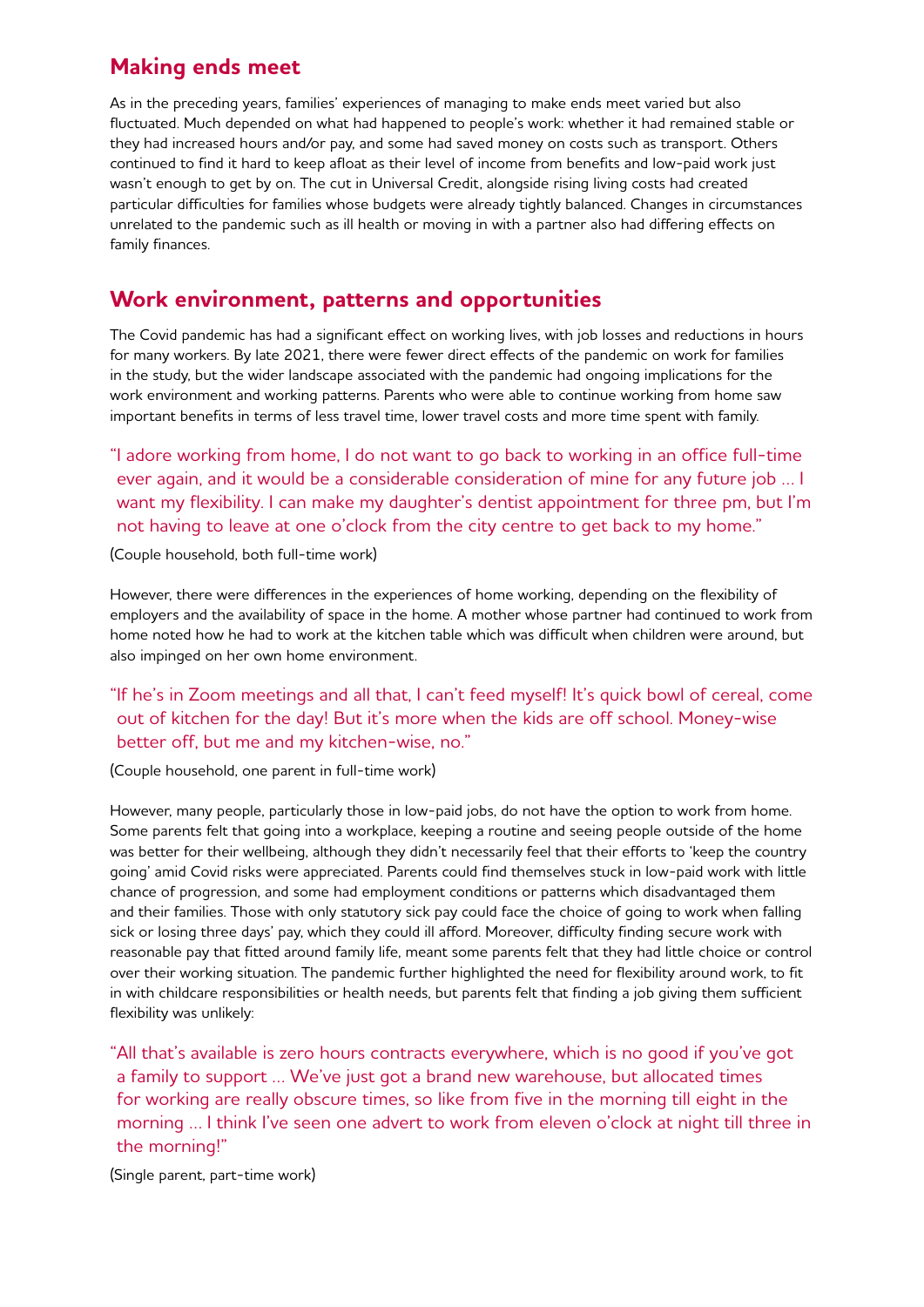These constraints had caused some parents to take on work that they said they 'hated', or working long hours on low pay, just to pay the bills. And for those remaining in previous jobs, the experience of furlough had emphasised future uncertainties, and not taking one's job for granted. Job instability was also keenly felt in families with older children, who themselves found it harder to get work, which could affect the amount they were able to contribute to family finances.

# **Financial (in)stability and uncertainty**

While earnings fluctuations due to Covid had settled down by late 2021, families still felt highly vulnerable to fluctuations in income, since they generally had little financial backup. This was due to insecure work for parents and older children, whose income could potentially contribute to household finances alongside their parents, in addition to changes in benefits, and ill health inhibiting work. This included loss of child-related benefits where children had left education, but in particular the loss of the £20-a-week uplift in Universal Credit which made a 'massive' difference as it could be tough enough managing even with the uplift.

## " That's nearly a week's worth of shopping, I know it sounds daft just to miss out on the £87 a month, but I'm struggling because £87 a month could go towards my shopping, could go towards fuel, could go towards my gas and my electric, could go towards anything."

#### (Single parent, part-time work)

These fluctuations in income coincided with rising living costs, creating new uncertainties about the adequacy of family income. Families had often experienced extra costs during lockdowns when children being at home increased food and fuel consumption, but rather than the situation easing they have faced escalating prices which have hit families' budgets even harder. With prices continuing to rise there was a great deal of uncertainty and concern around how these would be managed but parents felt there was little they could do about it.

### "I am terrified ... I can't see what's coming. Wrap up warm and hope for the best."

(Single parent, not in work)

Some families in the study were finding it harder to get by than others – parents mentioned having to sell things on Facebook Marketplace to get through to their next benefit payment, borrow money from relatives, and feeling compelled to take on even more working hours.

Extra help for struggling families tended to be more effective where it was automatic than where families had to apply separately. For example, the families in the study were not aware of the 'Household Support Fund' designed to help those hit hardest by the loss of the UC uplift, and were missing out on water and internet companies' social tariffs, but appreciated automatic benefits such as free school meals vouchers provided during school holidays.

## **Health, well-being and education**

Families where there were physical or mental health issues faced additional difficulties during the pandemic, which intensified their feeling of lack of control and uncertainty, with mental health conditions intensifying for some parents and children. Some parents explained that the experience of the lockdowns and the lingering effects 'amplified' or 'brought out' their anxiety and depression. The pandemic also made it a lot harder to navigate new or existing health conditions.

As with health, the impact of Covid on children's education had potential ongoing implications. Even after lockdowns ended, children sometimes had to spend time away from school, for example for periods of isolation. Parents were concerned about the long-term effects of missed schooling. A particular issue was disruption of transitions into secondary school or college, with the latter exacerbated by uncertainty over exams being cancelled.